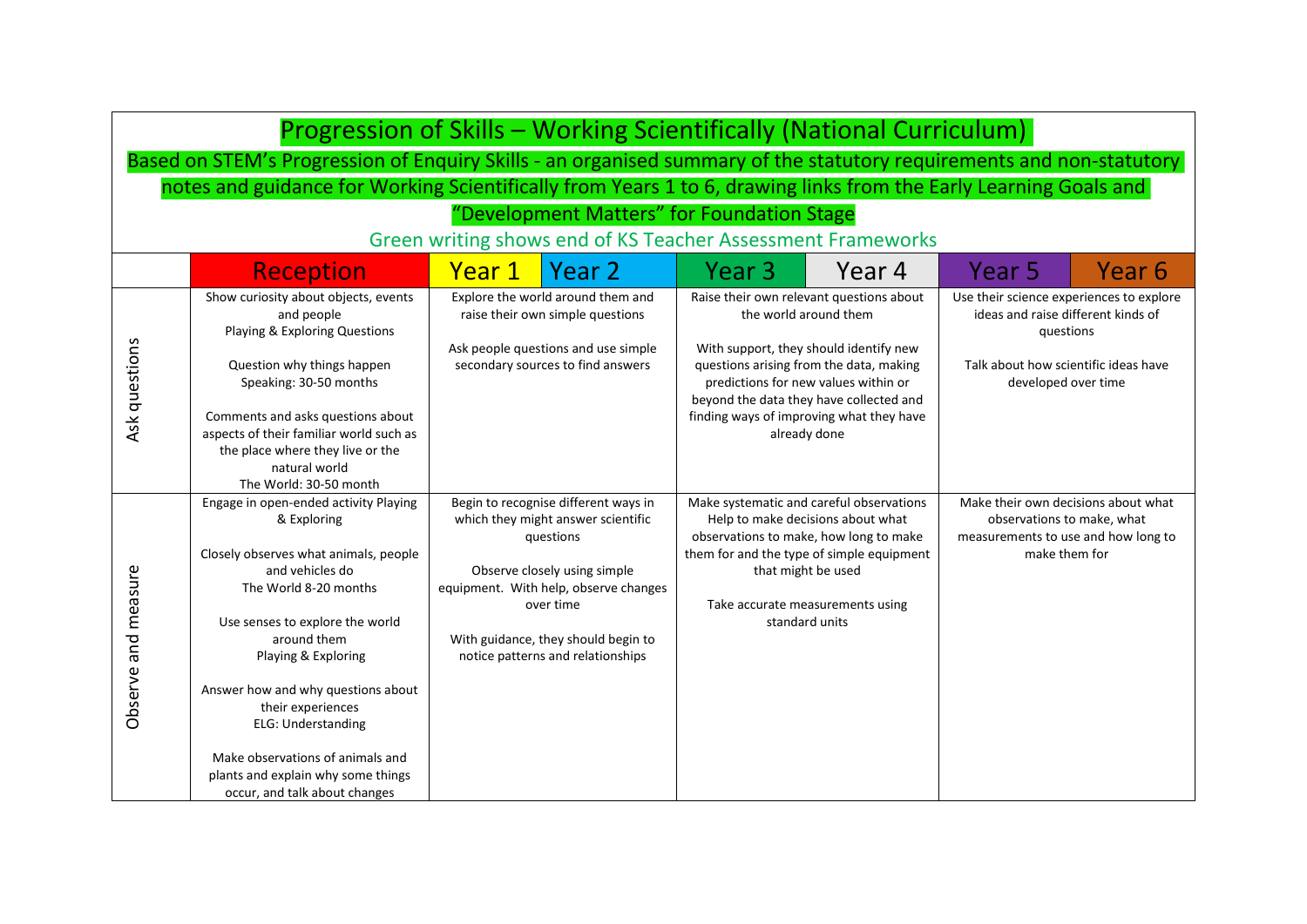|                              | <b>ELG: The World</b>                                                                                                                                                                                                      |                                                                                                                                                              |                                                                                                                                                                                                                                                              |                                                                                                                                                                                                                                                                                                                                                                                                                                                                            |
|------------------------------|----------------------------------------------------------------------------------------------------------------------------------------------------------------------------------------------------------------------------|--------------------------------------------------------------------------------------------------------------------------------------------------------------|--------------------------------------------------------------------------------------------------------------------------------------------------------------------------------------------------------------------------------------------------------------|----------------------------------------------------------------------------------------------------------------------------------------------------------------------------------------------------------------------------------------------------------------------------------------------------------------------------------------------------------------------------------------------------------------------------------------------------------------------------|
| up enquiries<br>Plan and set | Take a risk, engage in new experiences<br>and learn by trial and error<br>Playing & Exploring                                                                                                                              | Experience different types of science<br>enquiries, including practical activities                                                                           | Should be given a range of scientific<br>experiences including different types of<br>science enquiries to answer question<br>Start to make their own decisions about<br>the most appropriate type of scientific<br>enquiry they might use to answer question | Select and plan the most appropriate type<br>of scientific enquiry to use to answer<br>scientific questions                                                                                                                                                                                                                                                                                                                                                                |
| Identify and<br>classify     | Develop ideas of grouping, sequences,<br>cause and effect Creating & Thinking<br>Critically<br>Know about similarities and<br>differences in relation to places,<br>objects, materials and living things<br>ELG: The World | Use simple features to compare objects,<br>materials and living things and, with<br>help, decide how to sort and group<br>them (identifying and classifying) | Talk about criteria for grouping, sorting<br>and classifying; and use simple keys<br>Begin to look for naturally occurring<br>patterns and relationships and decide<br>what data to collect to identify them                                                 | Use and develop keys and other<br>information records to identify, classify<br>and describe living things and materials,<br>and identify patterns that might be found<br>in the natural environment                                                                                                                                                                                                                                                                        |
| Perform<br>tests             | Find ways to solve problems / find new<br>ways to do things / test their ideas<br><b>Creating &amp; Thinking Critically</b>                                                                                                | Carry out simple tests                                                                                                                                       | Set up simple practical enquiries,<br>comparative and fair tests<br>Recognise when a simple fair test is<br>necessary and help to decide how to set it<br>up                                                                                                 | Recognise when and how to set up<br>comparative and fair tests and explain<br>which variables need to be controlled and<br>why                                                                                                                                                                                                                                                                                                                                             |
| Gather and record data       | Create simple representations of<br>events, people and objects<br>Being Imaginative: 40-60+ months                                                                                                                         | Use simple measurements and<br>equipment (e.g. hand lenses, egg<br>timers) to gather data<br>Record simple data                                              | Recognise when and how secondary<br>sources might help them to answer<br>questions that cannot be answered<br>through practical investigations                                                                                                               | Look for different causal relationships in<br>their data and identify evidence that<br>refutes or supports their idea<br>Recognise which secondary sources will<br>be most useful to re-search their ideas<br>and begin to separate opinion from fact<br>Decide how to record data and results of<br>increasing complexity from a choice of<br>familiar approaches: scientific diagrams<br>and labels, classification keys, tables,<br>scatter graphs, bar and line graphs |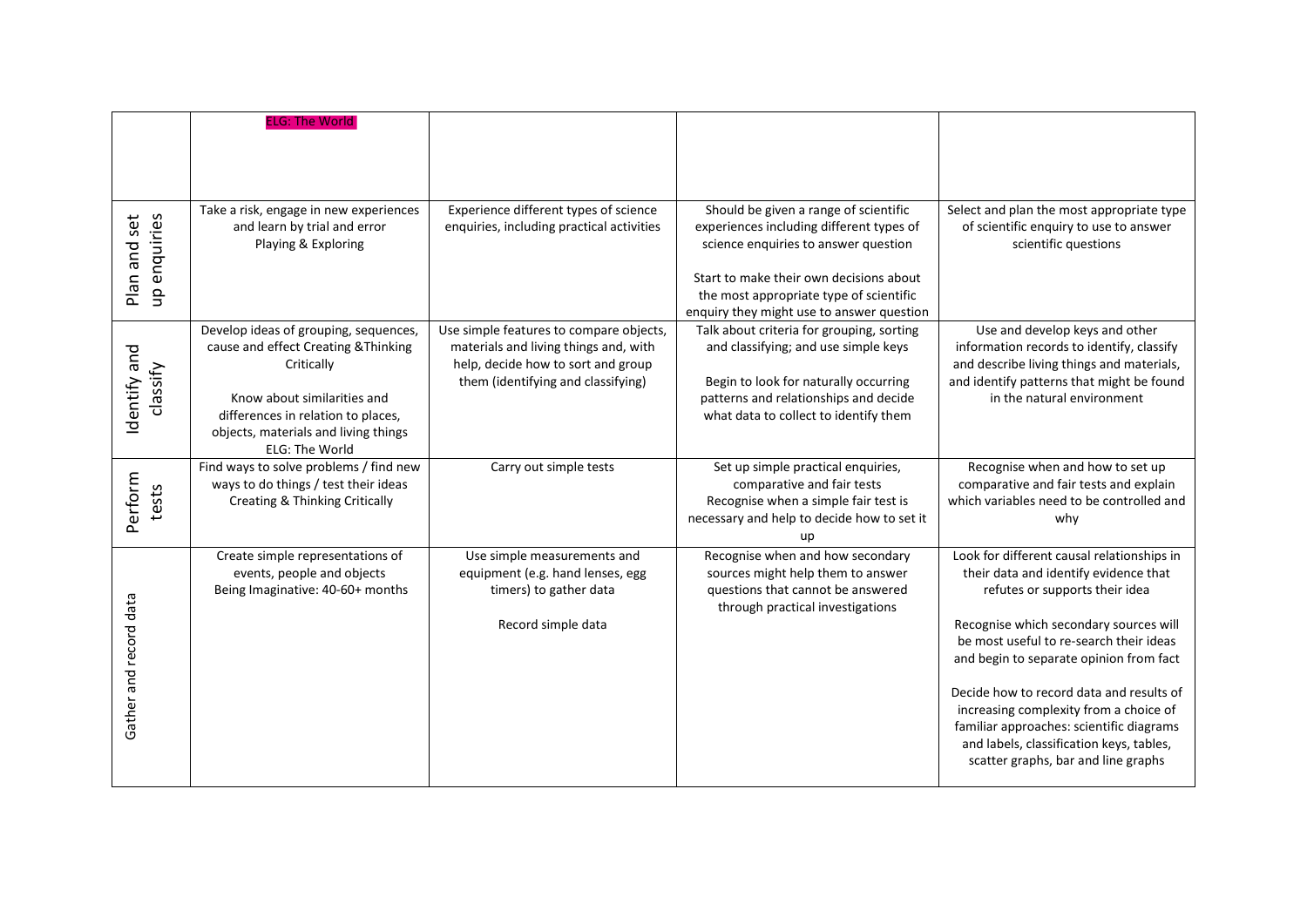|                                         |                                                                                                                                                                                                                                                                                                    |                                                                                                                                                                                                                                                                                                   |                                                                                                                                                                                                                                                                                                                                                                                                                                                                                                                                                                                                                                                   | Identify scientific evidence that has been<br>used to support or refute ideas or                                                                                                                                                                                                                                                                                                                                                    |
|-----------------------------------------|----------------------------------------------------------------------------------------------------------------------------------------------------------------------------------------------------------------------------------------------------------------------------------------------------|---------------------------------------------------------------------------------------------------------------------------------------------------------------------------------------------------------------------------------------------------------------------------------------------------|---------------------------------------------------------------------------------------------------------------------------------------------------------------------------------------------------------------------------------------------------------------------------------------------------------------------------------------------------------------------------------------------------------------------------------------------------------------------------------------------------------------------------------------------------------------------------------------------------------------------------------------------------|-------------------------------------------------------------------------------------------------------------------------------------------------------------------------------------------------------------------------------------------------------------------------------------------------------------------------------------------------------------------------------------------------------------------------------------|
|                                         |                                                                                                                                                                                                                                                                                                    |                                                                                                                                                                                                                                                                                                   |                                                                                                                                                                                                                                                                                                                                                                                                                                                                                                                                                                                                                                                   | argument                                                                                                                                                                                                                                                                                                                                                                                                                            |
|                                         |                                                                                                                                                                                                                                                                                                    |                                                                                                                                                                                                                                                                                                   |                                                                                                                                                                                                                                                                                                                                                                                                                                                                                                                                                                                                                                                   |                                                                                                                                                                                                                                                                                                                                                                                                                                     |
| Use equipment                           | Choose the resources they need for<br>their chosen activities<br>ELG: Self Confidence & Self Aware-<br>ness<br>Handle equipment and tools<br>effectively<br>ELG: Moving & Handling                                                                                                                 | Use simple measurements and<br>equipment (e.g. hand lenses, egg<br>timers) to gather data                                                                                                                                                                                                         | learn how to use a range of (new)<br>equipment, such as data loggers /<br>thermometers appropriately<br>Collect and record data from their own<br>observations and measurements in a<br>variety of ways: notes, bar charts and<br>tables, standard units, drawings, labelled<br>diagrams, keys and help to make decisions<br>about how to analyse this data                                                                                                                                                                                                                                                                                       | Choose the most appropriate equipment<br>to make measurements with increasing<br>precision and explain how to use it<br>accurately. Take repeat measurements<br>where appropriate                                                                                                                                                                                                                                                   |
| communicate findings<br>Report/present/ | Make links and notice patterns in their<br>experience<br>Creating & Thinking Critically<br>Develop their own narratives and<br>explanations by connecting ideas or<br>events ELG: Speaking<br>Builds up vocabulary that reflects the<br>breadth of their experience<br>Understanding: 30-50 months | Use their observations and ideas to<br>suggest answers to questions Talk about<br>what they have found out and how they<br>found it out<br>With help, they should record and<br>communicate their findings in a range of<br>ways and begin to use simple scientific<br>language                   | With help, pupils should look for changes,<br>patterns, similarities and differences in<br>their data in order to draw simple<br>conclusions and answer questions<br>Use relevant simple scientific language to<br>discuss their ideas and communicate their<br>findings in ways that are appropriate for<br>different audiences, including oral and<br>written explanations, displays or<br>presentations of results and conclusion                                                                                                                                                                                                              | Use relevant scientific language and<br>illustrations to discuss, communicate and<br>justify their scientific ideas, use oral and<br>written forms such as displays and other<br>presentations to report conclusions,<br>causal relationships and explanations of<br>degree of trust in result<br>Use their results to make predictions and<br>identify when further observations,<br>comparative and fair tests might be<br>needed |
|                                         |                                                                                                                                                                                                                                                                                                    | KS1 teacher assessment<br>framework - working<br>scientifically                                                                                                                                                                                                                                   |                                                                                                                                                                                                                                                                                                                                                                                                                                                                                                                                                                                                                                                   | <s2 -<br="" assessment="" framework="" teacher="">working scientifically</s2>                                                                                                                                                                                                                                                                                                                                                       |
|                                         |                                                                                                                                                                                                                                                                                                    | The pupil can, using appropriate<br>scientific language from the national<br>curriculum:<br>• ask their own questions about what<br>they notice<br>• use different types of scientific<br>enquiry to gather and record data, using<br>simple equipment where appropriate,<br>to answer questions: | • describe and evaluate their own and others' scientific ideas related to topics in the<br>national curriculum (including ideas that have changed over time), using evidence from<br>a range of sources<br>•ask their own questions about the scientific phenomena that they are studying, and<br>select the most appropriate ways to answer these questions, recognising and<br>controlling variables where necessary (i.e. observing changes over different periods of<br>time, noticing patterns, grouping and classifying things, carrying out comparative and<br>fair tests, and finding things out using a wide range of secondary sources) |                                                                                                                                                                                                                                                                                                                                                                                                                                     |